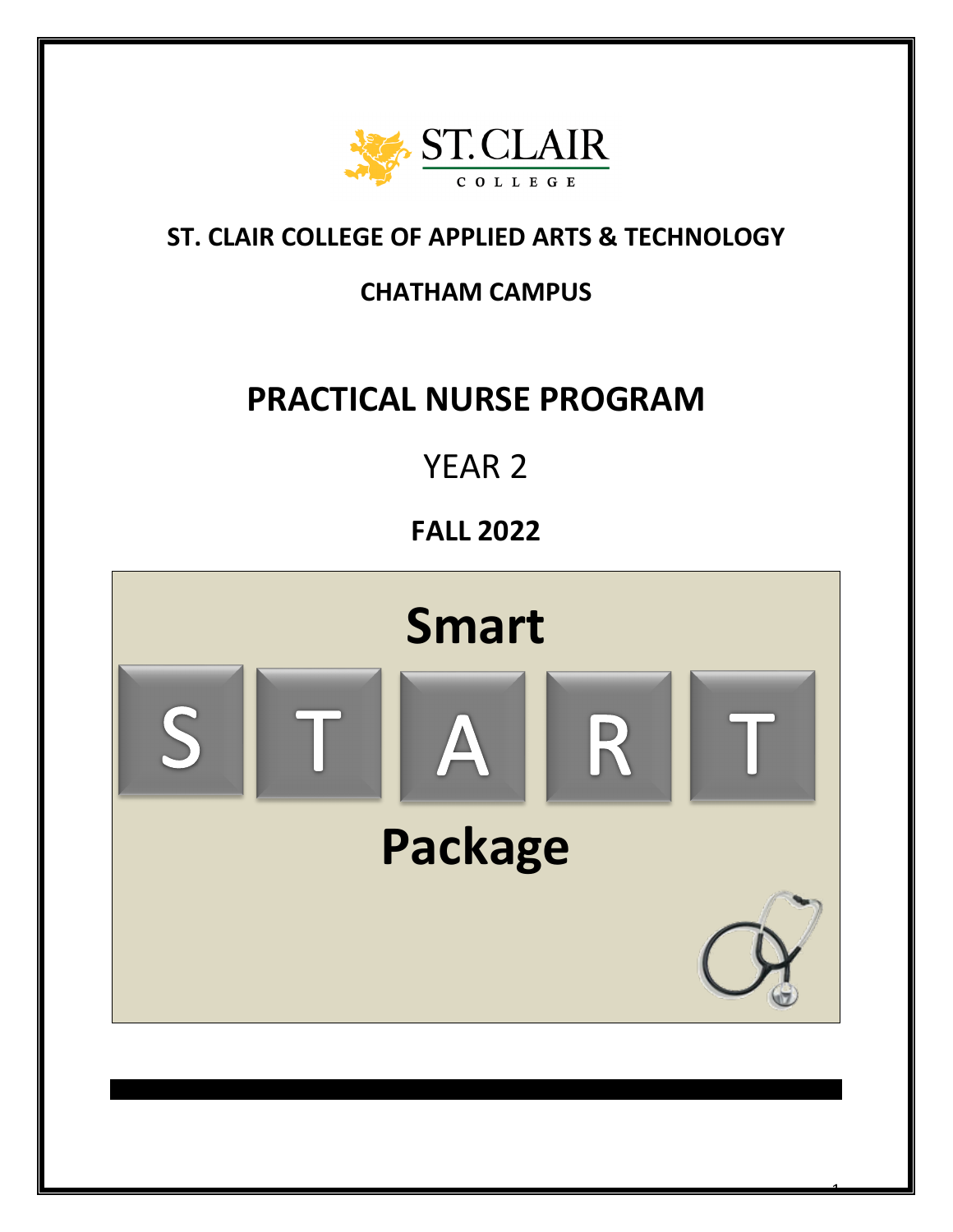### Welcome to Year 2 of the Practical Nursing Program!

*Here is some information to help you prepare for your return in September.*

#### **IMPORTANT DATES:**

- **August 29, 2022 –** Deadline for medical and nonmedical clinical clearance items in order to attend clinical.
- **Classes begin** Tuesday September 6, 2022
- **Thanksgiving Holiday** Monday, October 10, 2022
- **Exam Week** Monday December 12 Friday December 16, 2022. Students are expected to be available for all the days during exam week as exams are scheduled at different times and dates. Please do not book appointments or vacation during this week.
- **PNR 513 Orientation** May 1 5, 2023 (students must be available for mandatory agency orientations).

#### **MEDICAL AND NONMEDICAL REQUIREMENTS FOR CLINICAL PLACEMENT**

Clinical clearance is required before any student can attend the clinical setting. There are medical and non-medical requirements that must be met. Please refer to th[e Clinical Placement Requirements](https://www.stclaircollege.ca/programs/clinical-placement-requirements) website under the Practical Nursing (H863/K963) link for detailed information for returning students. Your requirements will be explained there as well as the process to electronically submit your documents for clearance.

Clinical begins almost immediately in Year Two of the Practical Nursing Program and clearance is required before you attend the clinical setting. As a result, in order to communicate student clearances to the hospital placement coordinator in a timely fashion, all second year PN students need to be fully cleared for clinical by **August 29, 2022** at the latest. **Failure to be cleared by August 29th may result in a delay in attending clinical and a risk of being unsuccessful in the course.**

#### **1. COVID-19 Vaccination**

Our clinical placement sites are requiring students to be fully vaccinated (2 COVID vaccines) to be eligible to attend clinical placement. Currently, a COVID booster is not a requirement for hospital placements, however, it is strongly recommended as this requirement could change. A COVID vaccination is not a requirement to attend St. Clair College, however students without their vaccination cannot be guaranteed a clinical placement for their program and therefore will not be able to complete their programs.

#### **2. CPR BLS with AED**

Health care professionals must update this annually. Annual renewal is required regardless of the expiry date on the card. CPR cannot be completed entirely online.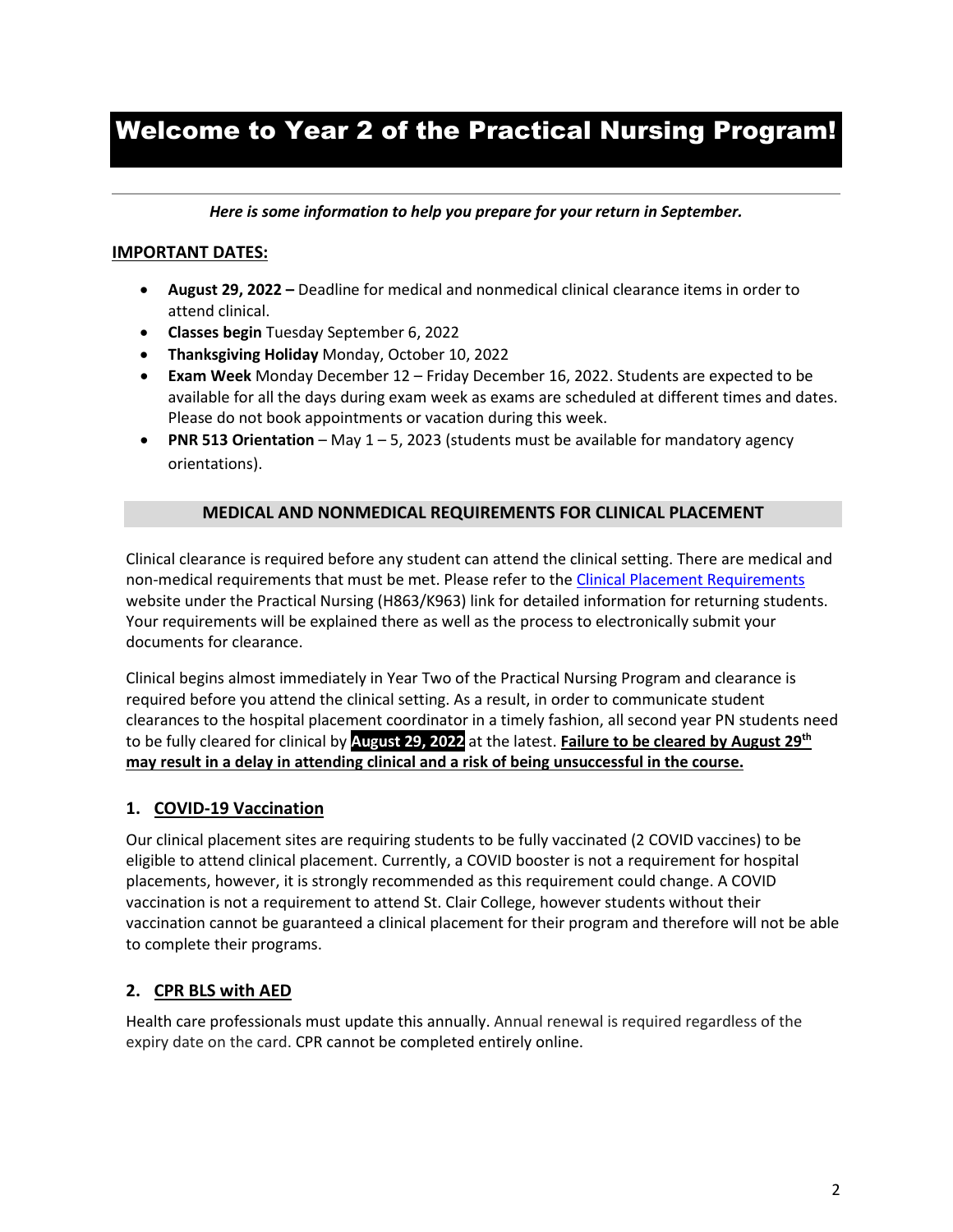#### **3. N95 Mask Fit**

Must be completed every 2 years. Please be fitted to one of the following model sizes: 1860, 1860s, 1870+

#### **4. Passport to Health** (completed *by the SCC Campus Health Nurse)*

You will need to make an appointment at the Health Centre at Chatham Campus to see the health nurse **early in the summer**. The health nurse will update your passport to health. If you completed all your health requirements last fall when you entered the program and received your passport to health at that time, the **only medical requirement for second year is your annual TB skin test** (1 step if you can produce prior documentation of having 2 step screening done; otherwise, 2 step is required). If you have outstanding health requirements from last fall (e.g. third Hep B immunization) you will need to complete those as well prior to being given your passport to health. If you have any questions, please call the Chatham Health Centre health (519-354-9100 X, 3229).

#### **5. Vulnerable Sector Police Check**

Our placement organizations require students to have an annual, clear vulnerable sector police check prior to entering clinical. Police checks can take up to 6 weeks to come. Most applications are now online. You will also be required to obtain a new one for  $5<sup>th</sup>$  semester as the fall's clearance will have expired.

**\*Please note:** If you have notations, charges, etc. on your police clearance this may prevent you from attending a clinical practice site. Any concerns with your police clearance will be communicated to the Chair of the School of Nursing. It is at the discretion of the administration of our partner clinical sites to allow or disallow students from attending clinical in their facilities. If your police clearance is not "clear".

CPR with BLS and N95 Mask fitting can be completed through any external organization that offers them. The practice and assessments for the course must be in person. If you are looking for a one stop shop for all of these, Second Chance at<https://www.sccpr.com/> can help.

#### **TEXTBOOKS**

It is important for students to have access to the required textbooks for each course to ensure success in each course.

The Elsevier Clinical Learning Suite will continue to be utilized in your courses.

- PNR 308 Leifer (2020). *Introduction to Maternity and Pediatric Nursing in Canada (1st Canadian Edition).*
- PNR 309 Lewis et al. (2019). *Medical-Surgical Nursing in Canada (4th Canadian Edition).*
- PNR 315 Stanhope et al. (2021). *Community Health Nursing in Canada (4th Canadian Edition).*

#### **BLACKBOARD**

Check blackboard for **PNR 316** mid-August for any posted information or updates. The nursing student will be automatically enrolled in this resource once they are fully registered.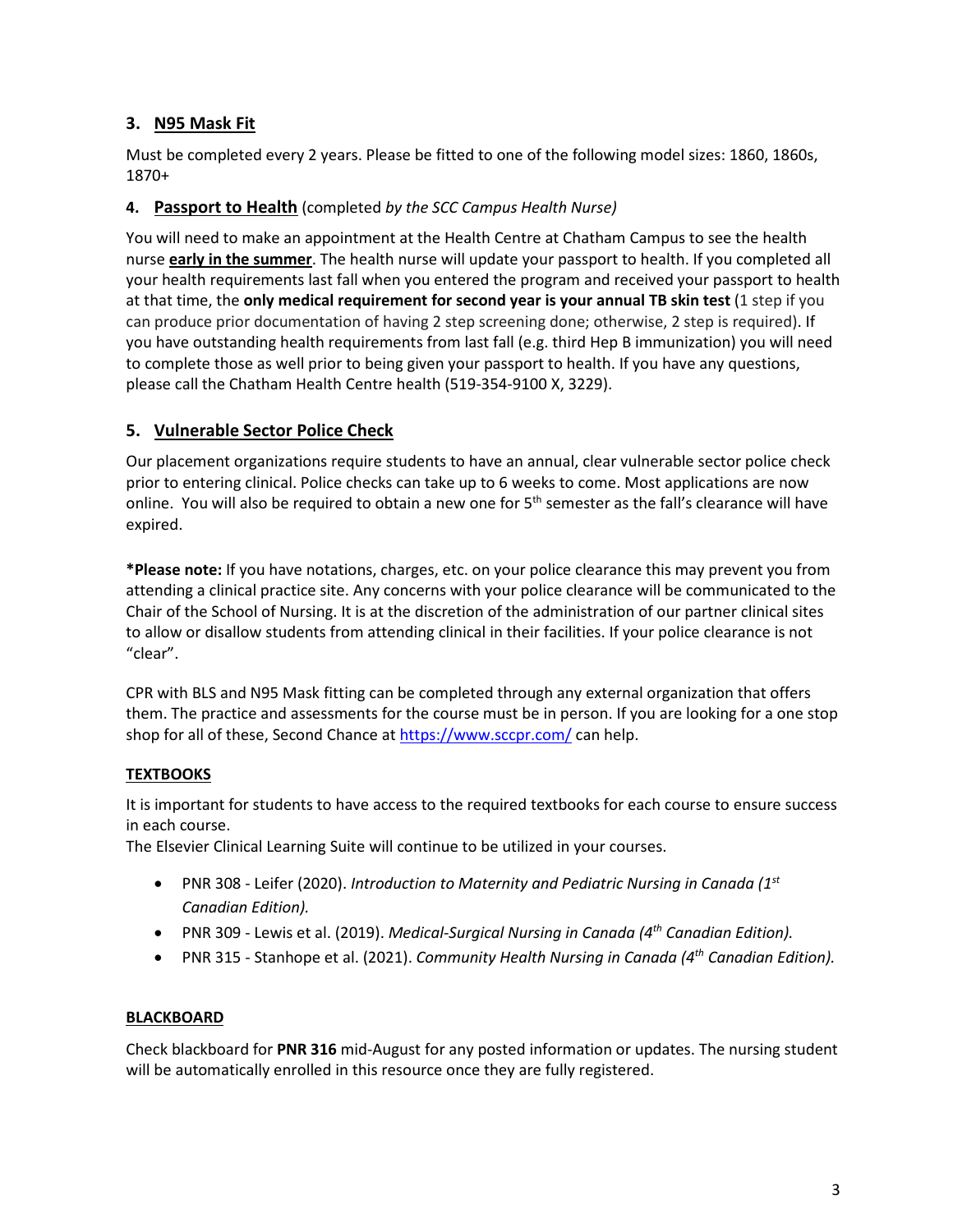Students may be required to complete Academic Integrity and Health and Safety modules prior to getting access to their individual course Blackboard sites in the fall. Please read and follow any instructions provided to you on registration carefully.

Check Blackboard and emails at least **twice a day**. Blackboard courses are generally activated a week prior to the start of the semester.

- If you are having difficulty accessing your blackboard account (and you have completed your acknowledgements on the SIS) or email, please contact the IT department at ext. 3275 or 3276 or use the "Quick Links" found on the St. Clair College home page at the following link: https://www.stclaircollege.ca/it-services
- Blackboard courses are generally activated a week prior to the start of the semester

#### **CLINICAL GROUPS**

• Students will be placed on either inpatient surgery or medicine in Year 2.

#### **SEMESTER 3 CLINICAL (PNR 316)**

- Clinical is every other Thursday/Friday or Sat/Sun
- 8-hour shifts days (0700 1500h) or evenings  $(1500 2300h)$
- **SIMULATION LABS** (med/surg, maternity & peds)
- Information will be posted on blackboard in August
- Lab is part of clinical, therefore students are expected to follow the uniform policy as per clinical.

#### **SEMESTER 5 CLINICAL (PNR 513)**

- $\bullet$  5<sup>TH</sup> semester is a 400-hour (40 hour/wk X10 weeks) placement with a preceptor.
- Students can only be placed in Chatham-Kent or Windsor-Essex. Placements outside the region will not be permitted.
- **Students are not to arrange their own placements or contact placement sites independently.**
- More information will be announced during the year.

#### **CLINICAL AND LAB HOURS**:

- 100% attendance is expected to maximize the opportunity for success.
- **All missed time requires a physician's note.**
- All students are responsible for their own reliable transportation to and from clinical.

#### **UNIFORM POLICY**

Same as previous semesters - green scrubs with St. Clair College embroidered on the sleeve (need 2 sets), white or black sweater (no sweatshirts, no hoods) and white/black shoes and socks (no logos, etc).